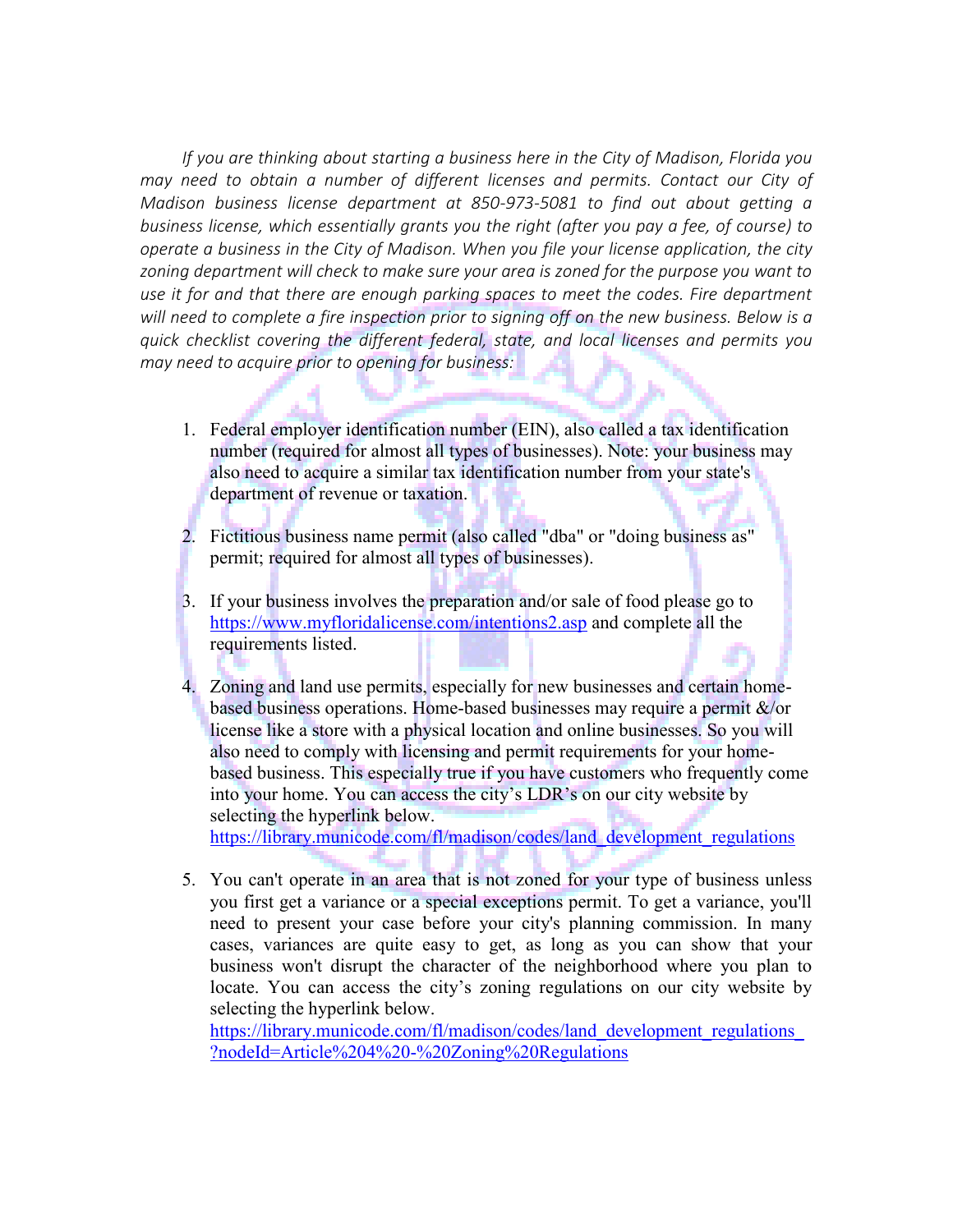- 6. Special state-issued business license or permits, if your business will involve the sale of the following types of products: <https://www.myfloridalicense.com/intentions2.asp>
	- a. Liquor
	- b. Lottery tickets
	- c. Gasoline
	- d. Firearms
- 7. Special state-issued occupational / professional licenses, if you and/or your employees will be offering a number of state-regulated services, including: (to learn more select the hyperlinks in parentheses)
	- a. Medical care (www.floridahealth.gov/licensing-and-regulation*)*
	- b. Auto repair (https://www.freshfromflorida.com/Business-Services/Motor-Vehicle-Repai*r)*
	- c. Real estate sales (https://www.myfloridalicense.com)
	- d. Tax services
	- e. Insurance sales
	- f. Cosmetology
	- g. Legal representation (attorneys)
- 8. Special federal business license or permits, if your business will involve any of the following: (to learn more select the hyperlinks in parentheses)
	- a. Investment advising (*https://www.sec.gov/)*
	- b. Drug manufacturing (https://www.fda.gov/*)*
	- c. Preparation of meat products (*https://www.fda.gov/*)
	- d. Broadcasting (https://www.fcc.gov/*)*
	- e. Ground transportation (*https://www.transportation.gov/)*
	- f. Manufacturing tobacco, alcohol, or firearms; or selling firearms (https://www.atf.gov/*)*
- 9. If your business needs a sign a permit will be needed and it may restrict the size, location, lighting and type of sign you can use outside your business. To avoid costly mistakes, check regulations and zoning with the city before you go to the expense of having a sign designed and installed.
- 10. Businesses such as restaurants, retirement homes, day-care centers and anywhere else that lots of people congregate are subject to especially close and frequent scrutiny by the fire department.
- 11. Basic business operation license from the City of Madison and from the County (Tax Collectors office)